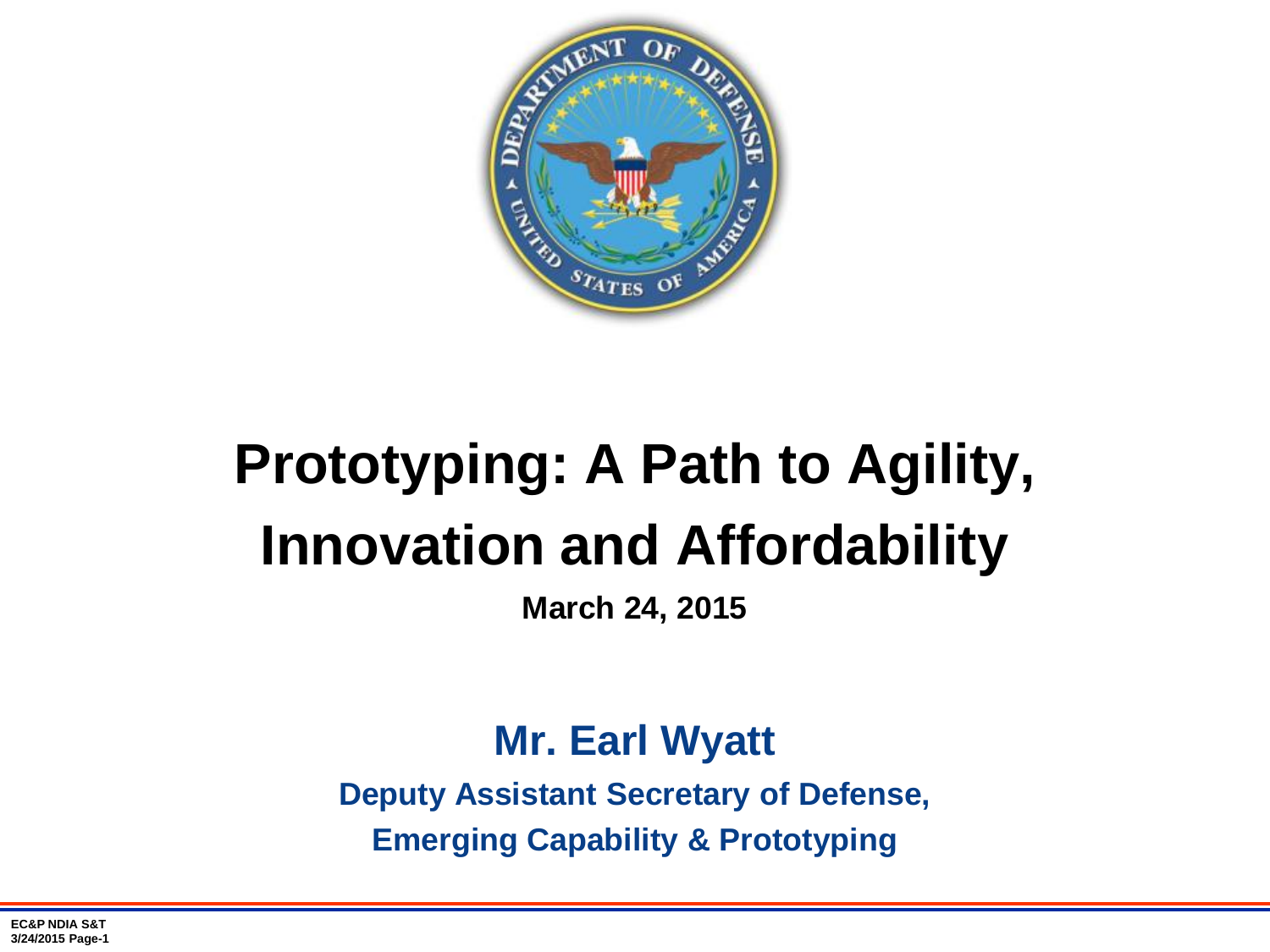

# **Strategic Environment**





**Distribution Statement A: Approved for Public Release**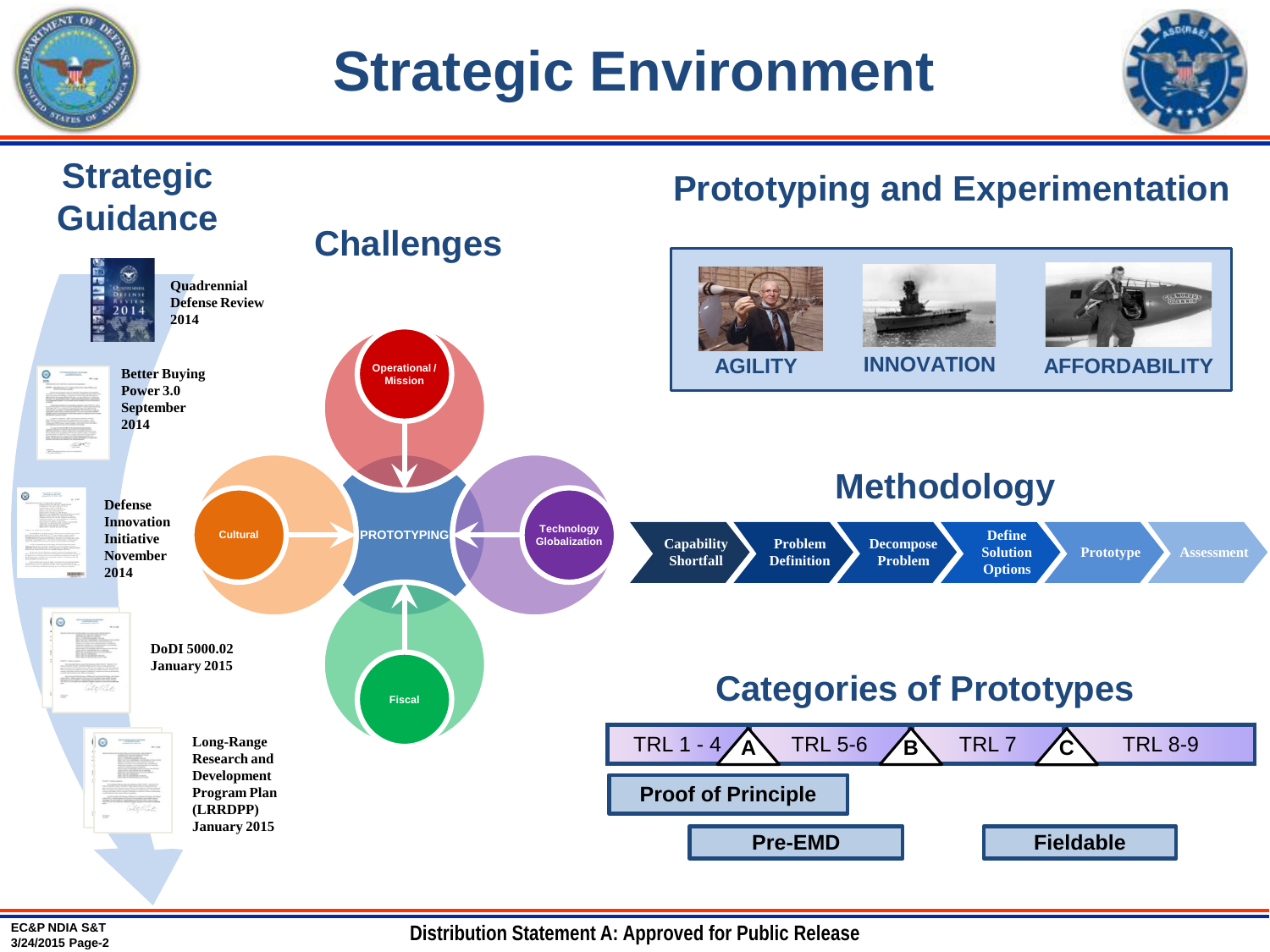

## **EC&P Prototyping Selection Process**





*Designed to identify, develop, and demonstrate multi-domain technologies / concepts to satisfy Department / Multi-Service / COCOM highest priorities* 

#### *Focus areas for FY 15-17*

- *Electromagnetic spectrum agility*
- *Autonomous systems*
- *Space capability resilience*
- *Asymmetric force application*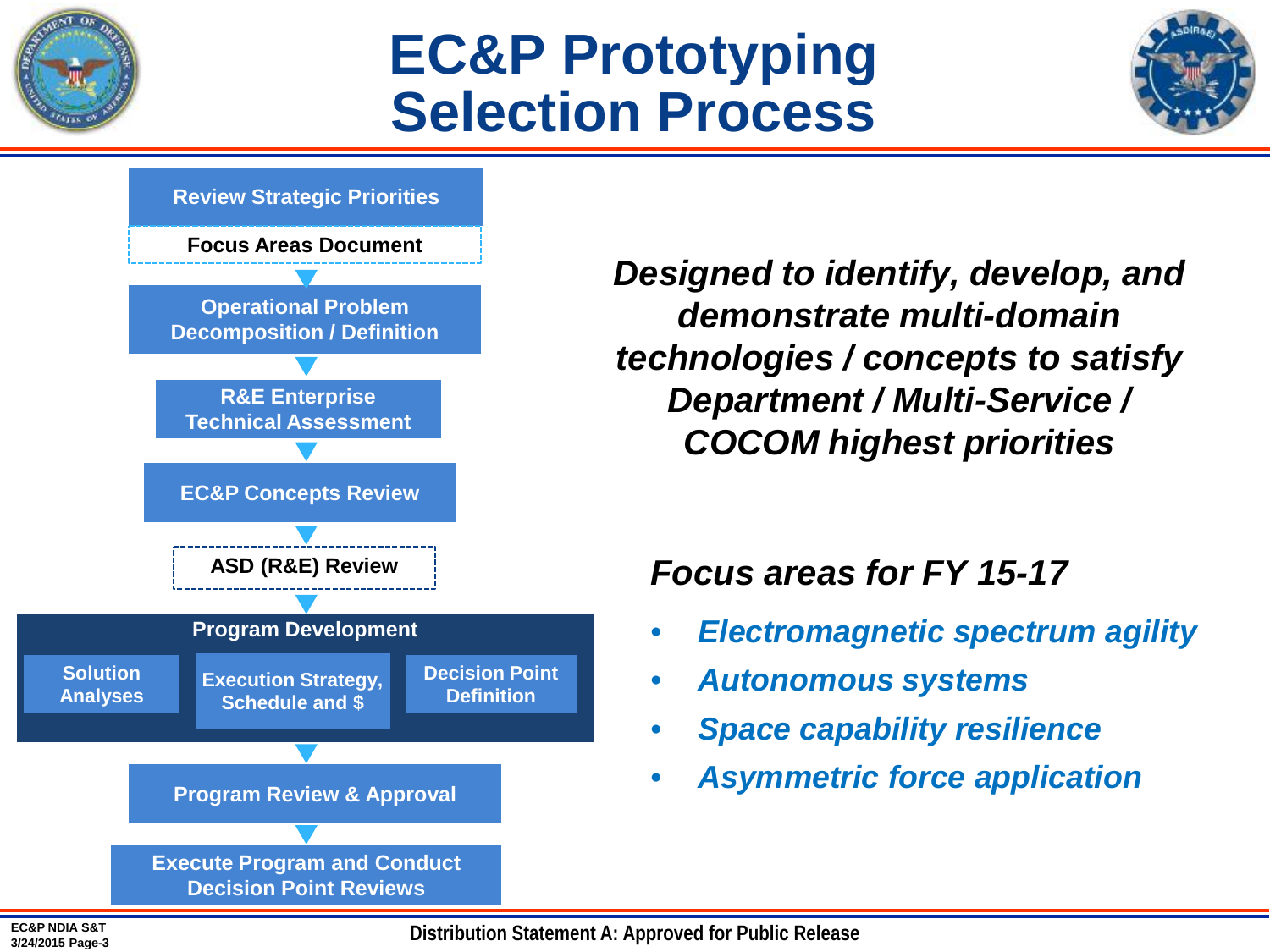



*Electromagnetic Spectrum Agility:* **Capabilities that allow Department of Defense (DoD) forces to operate with freedom of maneuver in the electro-magnetic spectrum (EMS). Operations include:**

- **Gaining and attaining access to spectrum for friendly forces, denying and/or degrading spectrum to our adversaries**
- **Conducting EM deception operations to degrade an adversary's understanding of our intent and capability**
- **Otherwise preventing the adversary from leveraging the EM domain to conduct operations in other domains (i.e., air, space, maritime, land and cyber)**
- **New effects in the EMS domain to include directed energy and radio frequency disruption**

Focus Area Lead: Mrs. Ellen Purdy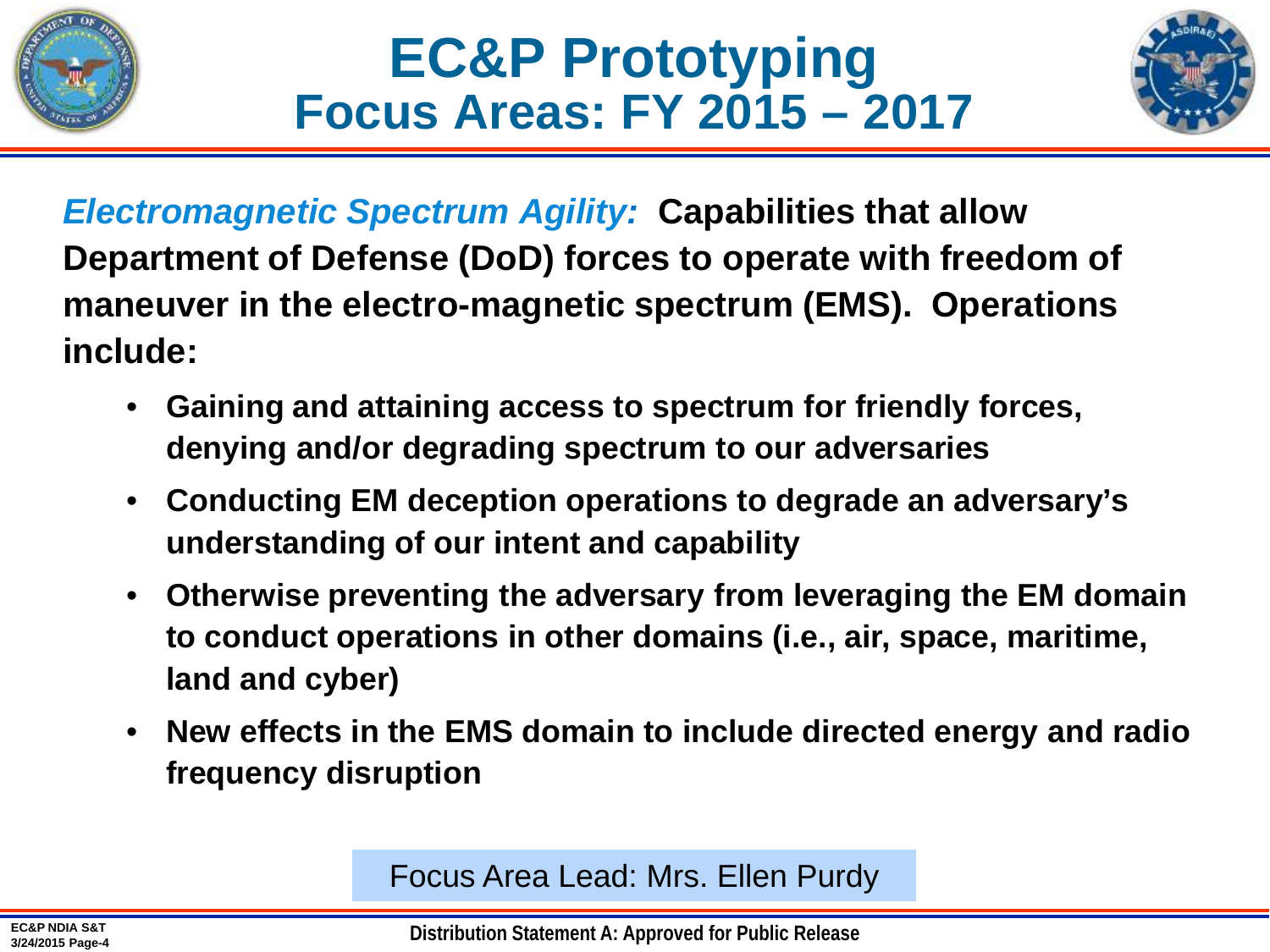



#### *Autonomous Systems:*

- **Capability that enables a particular action of a system to be automatic or, within programmed boundaries, or 'self-governing'**
- **Important for mobile unmanned systems that must maneuver in an environment with little or no human assistance, or systems that aid human cognitive tasks, including:**
	- **Target recognition and systems that aid the human in the coordination of multiple sensors and multiple weapons to support the completion of blue, and the defeat of red, detect-to-engage sequences**
	- **Improving capability without increasing capacity by better coordinating and synchronizing current sensors and weapon systems, while maximizing the combat efficiency of both**
	- **Combing through large volumes of Intelligence, Surveillance and Reconnaissance (ISR) data, and notify the analyst of pattern of life anomalies or other data that meets user-specified criteria**

Focus Area Lead: Mr. Fritz Schulz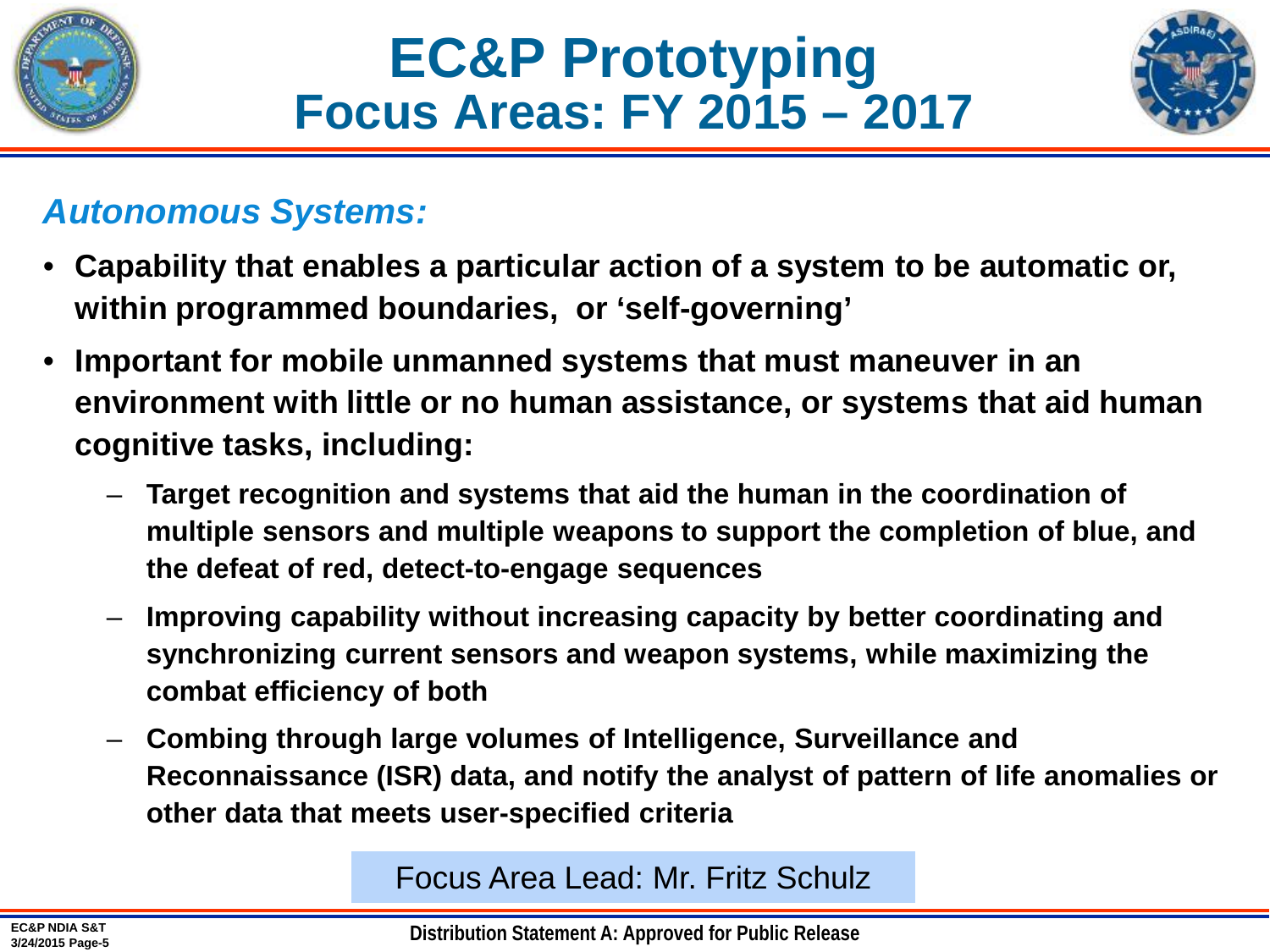



#### *Space Capability Resilience:*

- **Responds to a sophisticated adversary's attempts to deny us access to our space-based capabilities and adverse space conditions that degrade our space-based capabilities**
- **Resilient response includes:**
	- **Taking proactive and reactive defensive measures (Avoidance)**
	- **Designing systems with enhanced survivability features (Robustness)**
	- **Conducting operations to replenish lost or diminished capacity (Reconstitution)**
	- **Help re-establish space capability and capacity (Recovery)**
	- **Subsystems and activities that support any systems architecture able to achieve effects normally associated with current space systems**

Focus Area Lead: Mr. Tim Boudreaux

**Distribution Statement A: Approved for Public Release**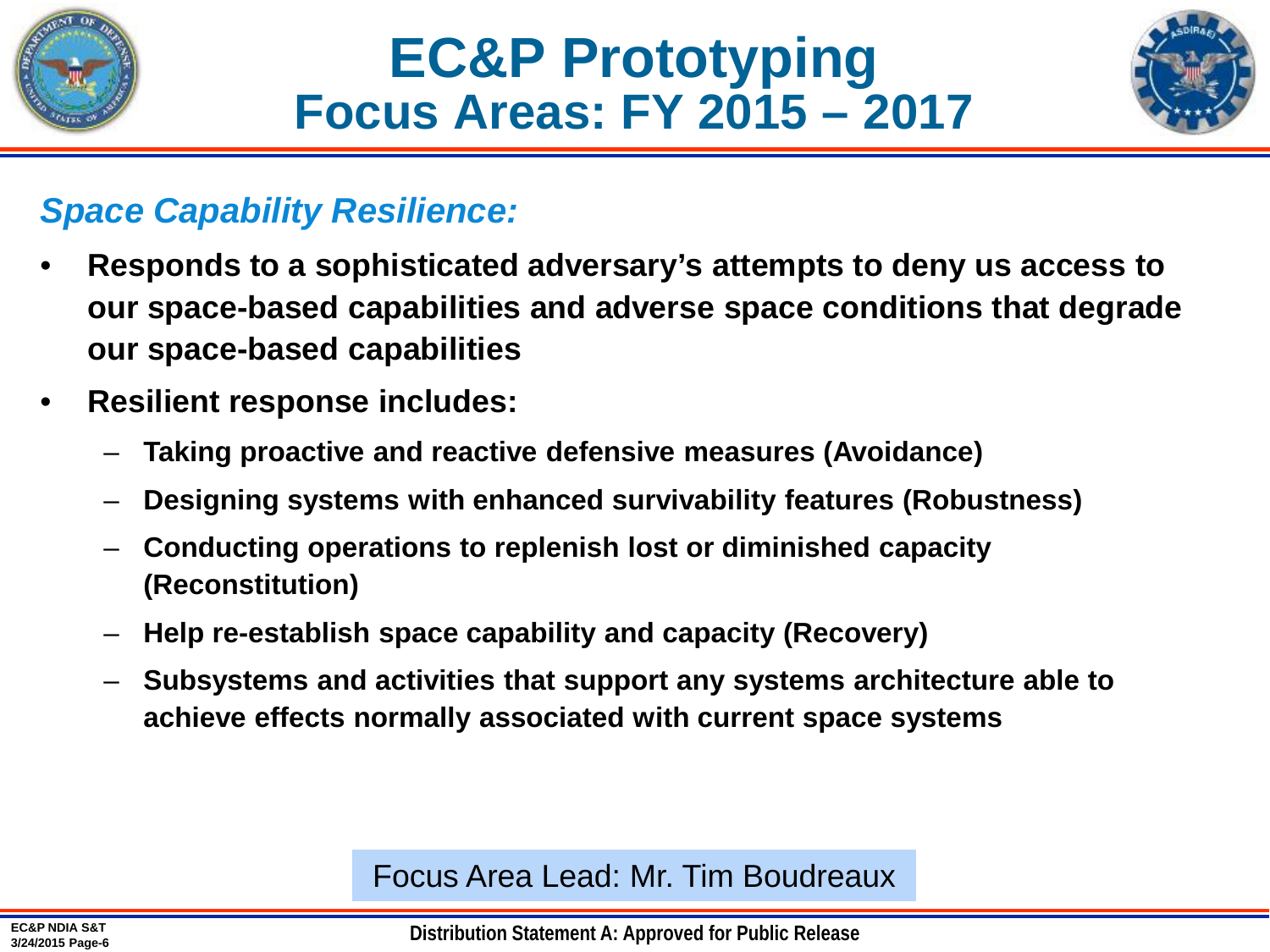





### *Asymmetric Force Application:*

- **Use of non-traditional technologies, tactics, and weapons to provide a clear military advantage to our forces during maneuver and engagement operations**
- **Solutions will reduce U.S. reliance on overleveraged blue capabilities and creatively exploit increasingly capable adversary systems while adjusting the cost curve in our favor**
- **Of particular interest are applications that provide an innovative technology offset and / or cost calculus advantage**
- **Includes technologies needed for - -**
	- **Countering threats associated with integrated air defense systems**
	- **Long range penetrating strike**
	- **Offensive and defensive air superiority operations**

Focus Area Lead: Dr. Bill Humbert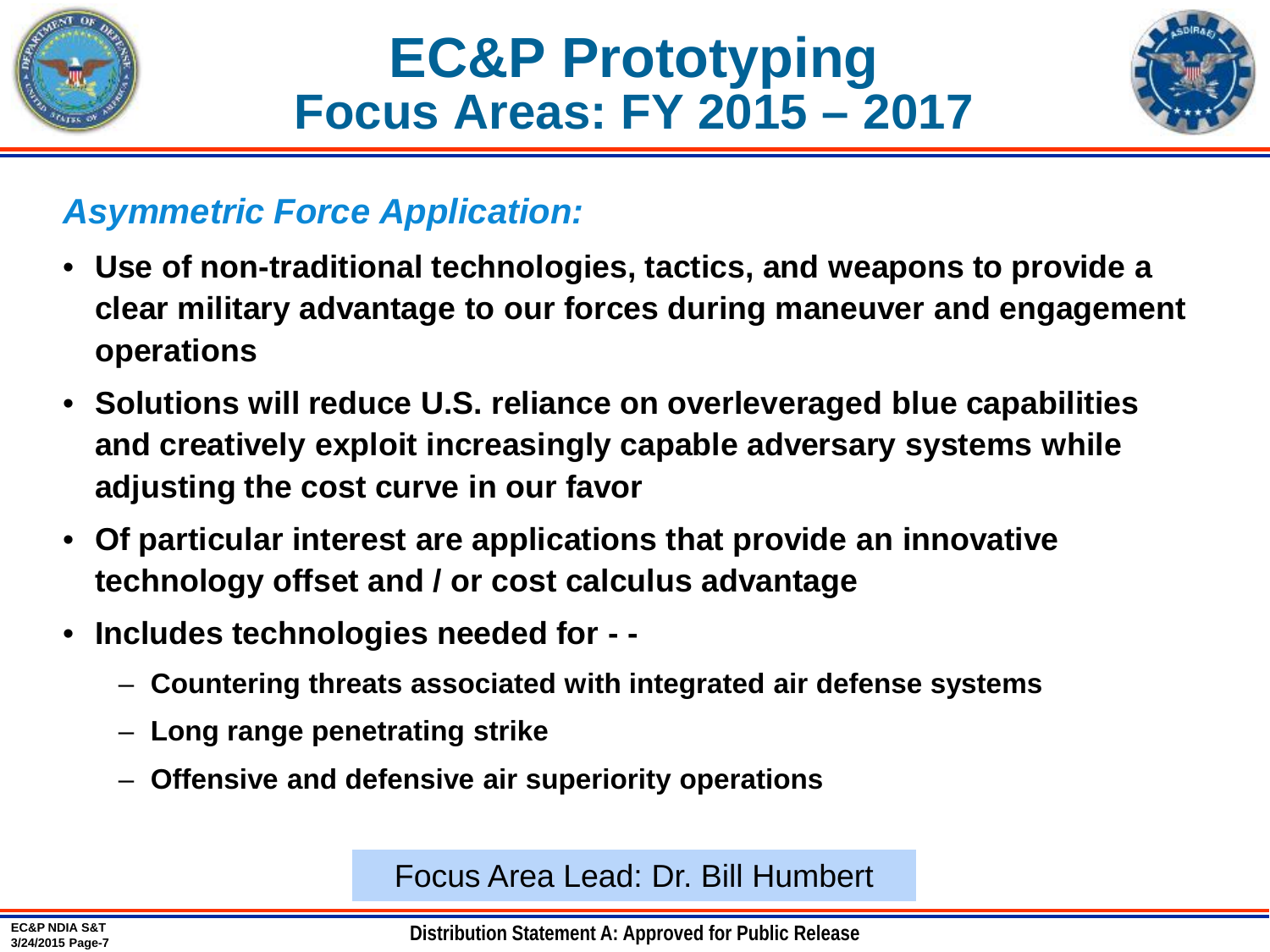

### **EC&P Timeline FY15–16**